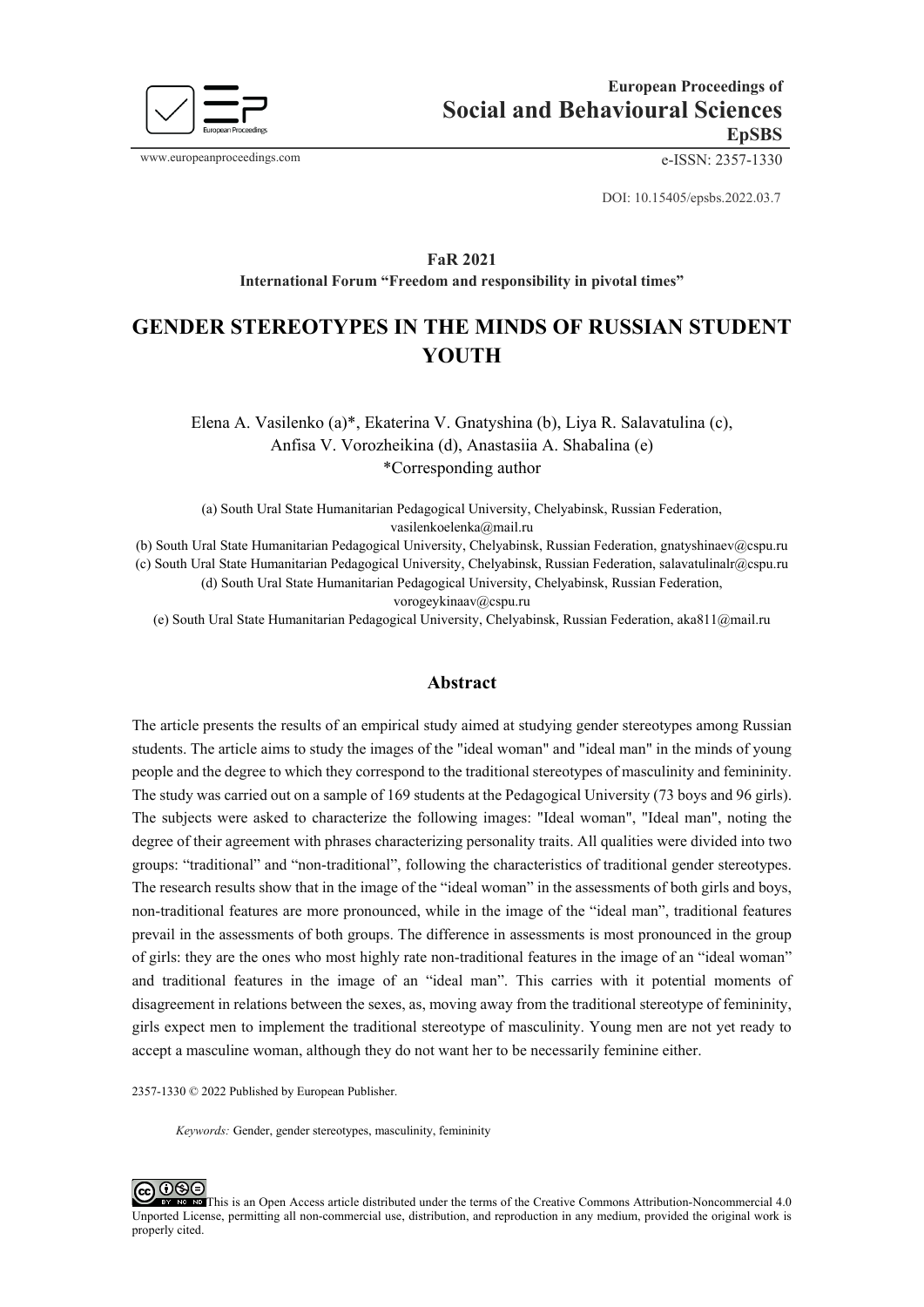## **1. Introduction**

In modern society, there is an increasingly intense change in gender stereotypes, i.e., stable generalized social ideas about the personal and behavioral characteristics of men and women. The literature contains conflicting data on the prevalence and transformation of traditional gender stereotypes in modern society. Some believe that they are going through a period of intense decomposition, and others believe that they are highly resistant (Ageev, 1987). It is likely that in different countries, the state of gender stereotypes is very different. It can be assumed that in the countries of Western Europe and North America this process is going at a faster pace, and in Russia and the countries of the East - at a slower pace; this is due to various factors - social, economic, cultural ones. However, these assumptions need empirical verification. The question of the possibilities of transforming traditional gender stereotypes in the modern changing world is also debatable; they can be preserved, but at the same time partially changed. All of the above makes it relevant to conduct empirical research on gender stereotypes in different countries, with different social and cultural characteristics. It is especially important to conduct such studies on a youth sample since it is this age group that most quickly assimilates the changes taking place in society. We have carried out an empirical study aimed at studying gender stereotypes among Russian students.

#### **2. Problem Statement**

The problem of gender differences in modern society is extremely controversial. Differences between the sexes in the field of intelligence and behavior were associated with both their biological characteristics and social factors associated with differences in the socialization of boys and girls. At present, as the researchers note, the model of the interaction of biological and social factors is becoming more and more approved in comparison with earlier monocausal models (Jenkins, 2010; Levant, 1996; Prostotina, 2017). This model views gender differences not as biological or even social "facts", but rather as psychologically and socially constructed entities.

Gender stereotypes are understood as stable generalized social ideas about the personal and behavioral characteristics of men and women (Prostotina, 2017). Gender stereotypes include cognitive and emotional characteristics, social roles, behavioral characteristics of men and women, as well as genderrelated expectations arising from the characteristics of gender socialization (Neimand, 2016; Romanovskaya, 2005). Over the centuries, traditional gender stereotypes have developed based on the division of functions between the sexes: a rational, leading man who supports the family in the face of the outside world, and an emotional, driven woman who supports the family from the inside.

In modern society, assessments of the meaning of gender stereotypes are different. Many studies point out their negative aspects, primarily for women. First, gender stereotypes can be one of the reasons for gender discrimination, especially in a number of professions traditionally considered male; this phenomenon can be viewed in the context of stigmatization of women in some areas of professional activity (Biernat & Dovideo, 2000). Secondly, gender roles imply that women still bear greater responsibility for fulfilling family responsibilities, while they have begun to actively carry out functions that were usually delegated to men in the past, for example, generating income. This leads to role overstrain of women, as they are still considered to be more responsible for the family (Galick, 2016). Thirdly, gender stereotypes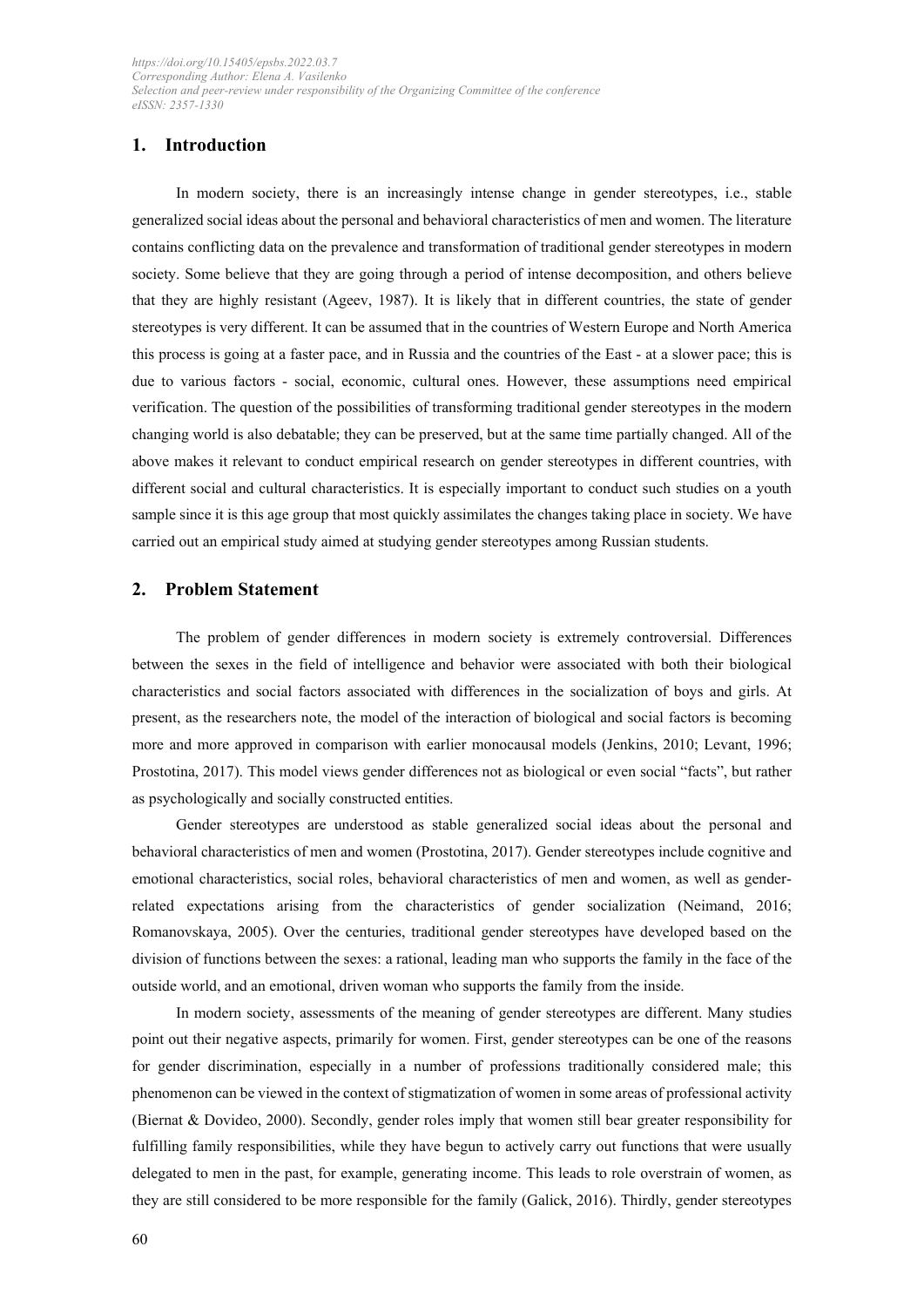can contribute to the limited self-realization of women in a number of areas of professional activity in which they consider themselves incapable, and negatively affect their self-esteem (Crocer & Quinn, 2000; Shevchenko, 2010).

Some researchers note the negative effects of gender stereotyping on men as well. First, it was noted that the stereotype of a strong and restrained man contributes to the fact that men tend to deny their emotional experiences and displace them into the unconscious instead of reacting to them. They rarely discuss their psychological problems, considering it "unmanly", and, therefore, do not receive the necessary social support in the immediate environment; they also seek professional psychological help significantly less than women. All this leads to the fact that many men use alcohol, drugs, and going to the Internet (Internet addiction, gambling) as means of coping with stress; suicides are much more common among men (Zivotofsky & Voslowsky, 2005). Secondly, the traditional stereotype of masculinity imposes on a man a very high responsibility for the financial support of his family, therefore, in difficult socio-economic situations, men experience severe stress. As noted by Möller-Leimküller (2004), in Eastern Europe at the beginning of the 21st century, the mortality rate in the group of middle-aged men was 4 times higher than that in countries with stable economies. According to the author, it is middle-aged men who, considering themselves unable to cope with their gender role as breadwinner, have proved to be the most vulnerable during the period of intense changes.

Recently, however, studies have appeared that note the positive functions of gender stereotypes associated with the translation of social experience and social adaptation of the individual (Chen et al., 2019; Piotrowski et al., 2019).

The issue of the prevalence of gender stereotypes and their resilience to change is also controversial. Their loosening and erosion in modern society have been noted (Ageev, 1987; Thelwall, 2020). At the same time, as recent studies show, traditional ideas about men and women still have a significant impact on the experience and expression of feelings (Szabo et al., 2019), on the features of the manifestation of empathy (Silfver & Helkama, 2007), on the patterns of behavior in interpersonal relations (Wu et al., 2019), on the perception of politicians (Hunt et al., 2014). Moreover, recent evidence suggests that in countries with a high gender equality index, psychological differences between men and women are more pronounced; thus, as gender equality rises, both men and women gravitate towards their traditional gender roles (Giolla & Kajonius, 2019).

#### **3. Research Questions**

The study of gender stereotypes among Russian students was carried out in December 2019. 169 students at the Pedagogical University (73 boys and 96 girls) were the respondents. The age of the subjects varied from 18 to 22 years. 2.9% of the respondents were married.

The following research questions were posed:

- To study the images of the "ideal woman" and "ideal man" in the minds of Russian student youth.
- To study the degree of correspondence of the images of the "ideal woman" and "ideal man" among young people to the traditional gender stereotypes of masculinity and femininity.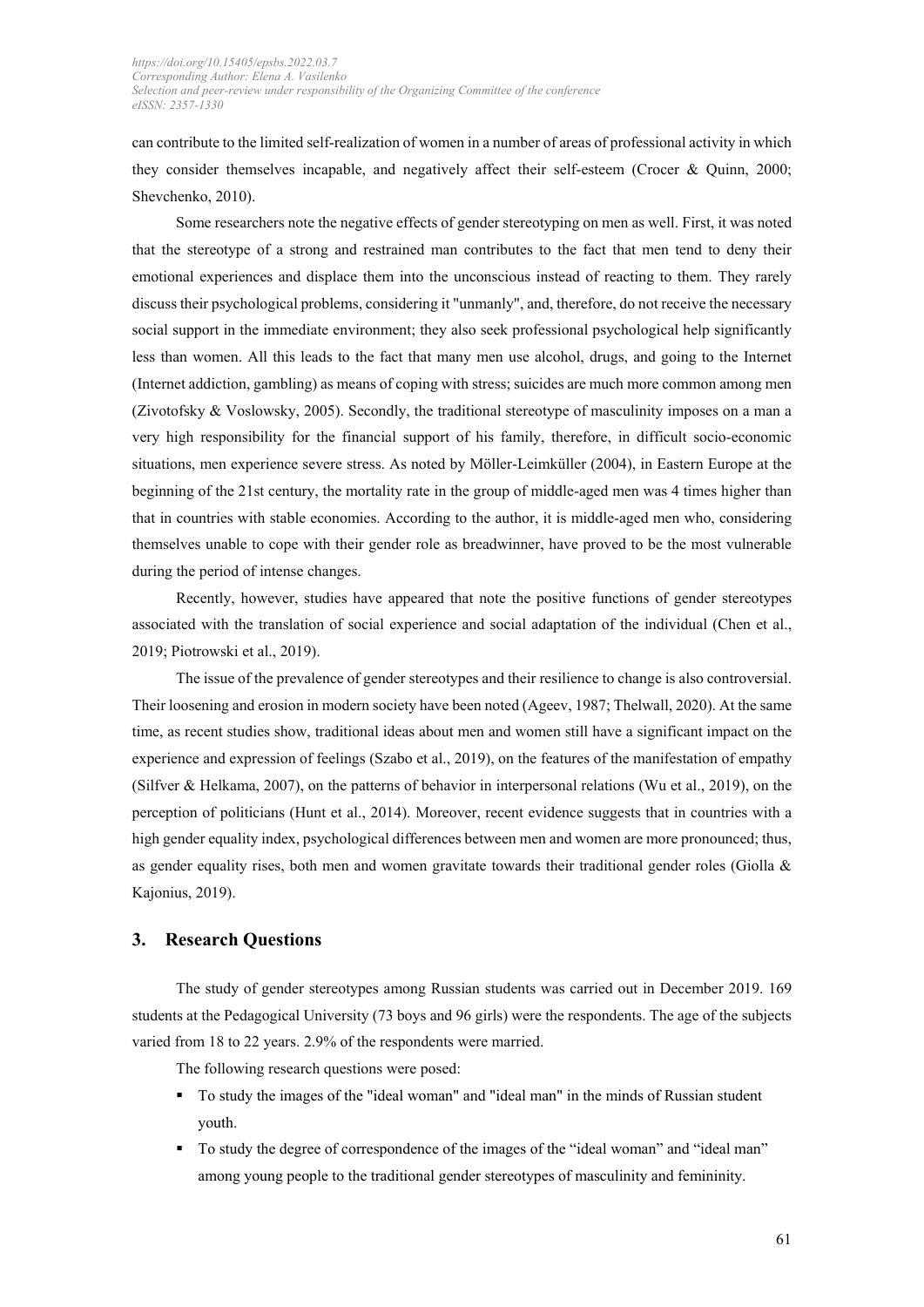## **4. Purpose of the Study**

We set out to study the extent to which the images of men and women among Russian student youth correspond to traditional gender stereotypes.

## **5. Research Methods**

To conduct the research, we modified the gender stereotypes survey questionnaire (O. L. Kustova). The subjects were asked to characterize the following images: "ideal woman", "ideal man", noting on a 10 point scale the degree of agreement with adjectives and phrases characterizing personality traits. All qualities were divided into two groups: "traditional" and "non-traditional", following the characteristics of traditional gender stereotypes. So, for the image of the "ideal woman", such characteristics as "attentive to the needs of others", "trusting" were considered as "traditional", and "loves to compete", "callous" as "nontraditional". For the image of the "ideal man", such characteristics as "analytical mind", "strong personality" were considered as "traditional", and "prefers compromises", "hopes for the help of others" as "non-traditional". Then the average score was calculated in the assessments made by each subject in the group of "traditional qualities" and in the group of "non-traditional qualities" for both images - "ideal woman" and "ideal man".

## **6. Findings**

The results of the study of the image of the "ideal woman" are presented in Table 1.

| Groups of<br>respondents | Traditional traits |           | Unconventional traits |                    |
|--------------------------|--------------------|-----------|-----------------------|--------------------|
|                          | Mean               | Standard  | Mean                  | Standard deviation |
|                          |                    | deviation |                       |                    |
| <b>Girls</b>             | 5.21               | 1.31      | 6.38                  | 1.26               |
| <b>Boys</b>              | 4.93               | 1.29      | 5.11                  | 1.23               |

**Table 1.** The image of the "ideal woman" in boys and girls

The results of the study of the image of the "ideal man" are presented in Table 2.

| Groups of<br>respondents | Traditional traits |                       | Unconventional traits |                    |
|--------------------------|--------------------|-----------------------|-----------------------|--------------------|
|                          | Mean               | Standard<br>deviation | Mean                  | Standard deviation |
| Girls                    | 6.29               | 1.16                  | 4.95                  | 1.21               |
| <b>Boys</b>              | 5.94               | 1.30                  | 4.32                  | 1.36               |

**Table 2.** The image of the "ideal man" in boys and girls

The data presented in the table show that in the image of the "ideal woman" in the assessments of both girls and boys, non-traditional features are more pronounced, while in the image of the "ideal man", traditional features prevail in the assessments of both groups. Checking the statistical significance of the revealed differences between the level of expression of traditional and non-traditional traits was checked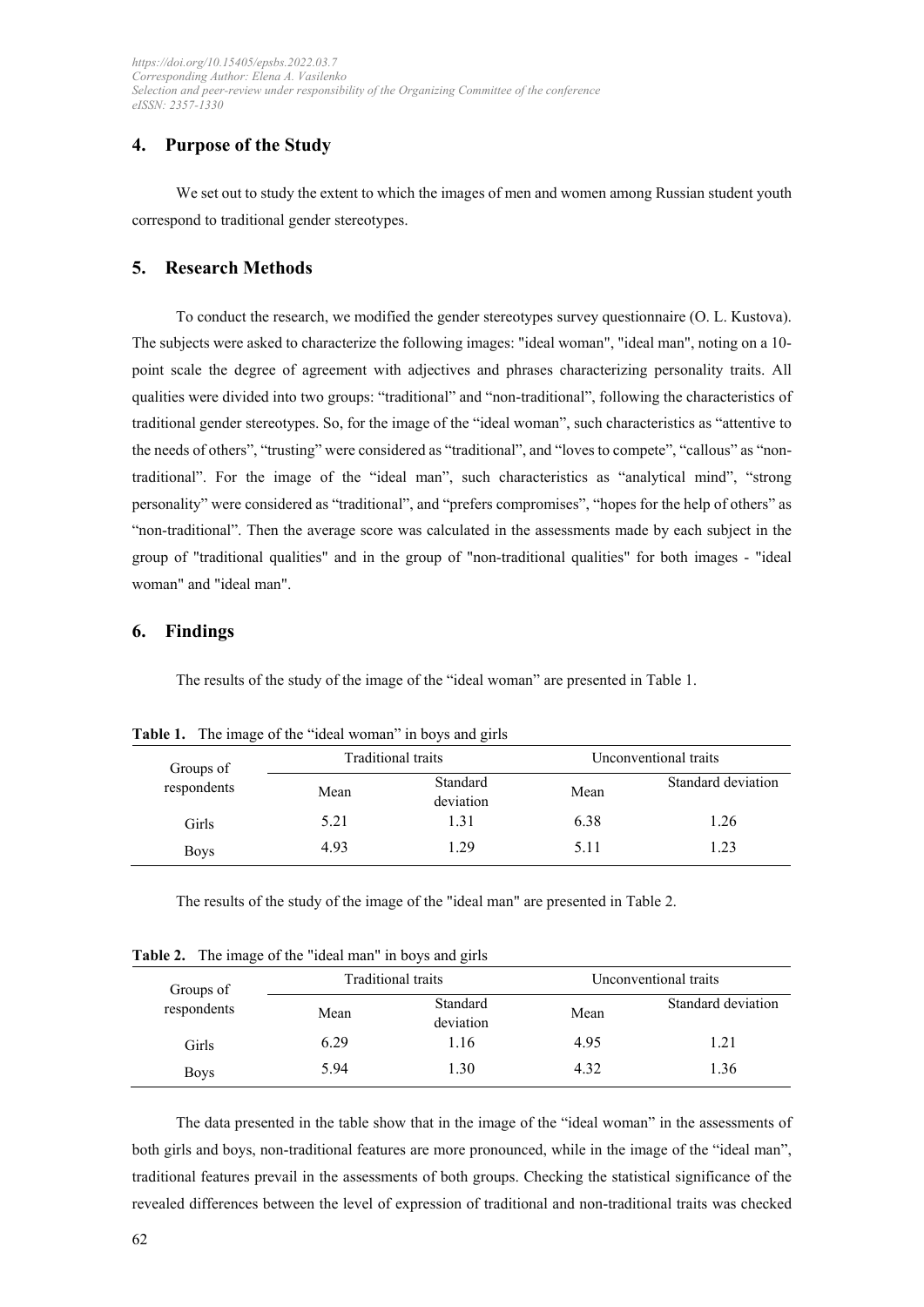using the Student's t-test. All differences are statistically significant at p <0.05, except for their severity in the perception of the image of an "ideal woman" by young men.

The difference in assessments is most pronounced in the group of girls: they are the ones who most highly rate non-traditional features in the image of an "ideal woman" and traditional features in the image of an "ideal man". Thus, girls believe that women can move away from the traditional stereotype of femininity, but men should generally adhere to the traditional stereotype of masculinity.

Young men believe that the "ideal man" should be dominated by traditional masculine traits; as for the "ideal woman," she should be approximately equally combining traditional and non-traditional traits.

The data obtained indicate that the traditional male stereotype is much more preserved in the minds of Russian student youth than the female one. Both boys and girls give higher marks to the traditional traits of the "ideal man" image.

As for the image of the "ideal woman", it is intensively moving away from the traditional stereotype, acquiring more and more nontraditional, masculine features. Both boys and girls give higher marks to nontraditional traits of the "ideal woman" image. In modern conditions, when women are more and more focused on professional growth, this can be considered a natural process. However, this carries with it potential moments of disagreement in relations between the sexes, as, moving away from the traditional stereotype of femininity, girls expect men to implement the traditional stereotype of masculinity. Recall that traditional gender stereotypes were built on the principle of complementarity: a rational, leading man and an emotional, driven woman. Modern girls themselves strive to demonstrate masculine traits and expect the same from men, which can lead to conflicts over the distribution of leadership and the performance of various social roles. As for the young men, they are not yet ready to accept a masculine woman, although they do not want her to be necessarily feminine.

Our data, on the whole, are consistent with the results of studies carried out in recent years on the Russian sample. Thus, the results of a survey of Russian men show that 88% of respondents now consider their earnings as the main family income. As for leadership in the family, 56% of men are in favor of equality in relationships, 25.8% are inclined to a patriarchal form of relations in which a man takes care of a woman, and only 17.4% support a matriarchal model of relations when a woman takes care of a man (Sukhareva et al., 2019). A survey conducted on a sample that includes representatives of both sexes shows that 38% of respondents believe that husband and wife should be the leaders of the family equally, 34% tend to male leadership, 28% – to female (Bragina, 2016). A significant part of conflicts in young families arise over the distribution of leadership and non-observance of gender roles in the family. Thus, women three times more often than men consider the insufficient level of family income and the inability of the husband to provide it as one of the most important causes of conflicts (Dadaeva, 2015). Thus, the majority of both women and men agree that the distribution of leadership in the modern family should be equal, however, the responsibility for the material support of the family is still mainly assigned to the man.

#### **7. Conclusion**

Our research shows that the potential for conflict over family leadership and family roles can be identified in young people even before marriage. Girls demonstrate masculine traits and claim leadership in the family; however, they want to rely on a strong man from whom they still expect support and solutions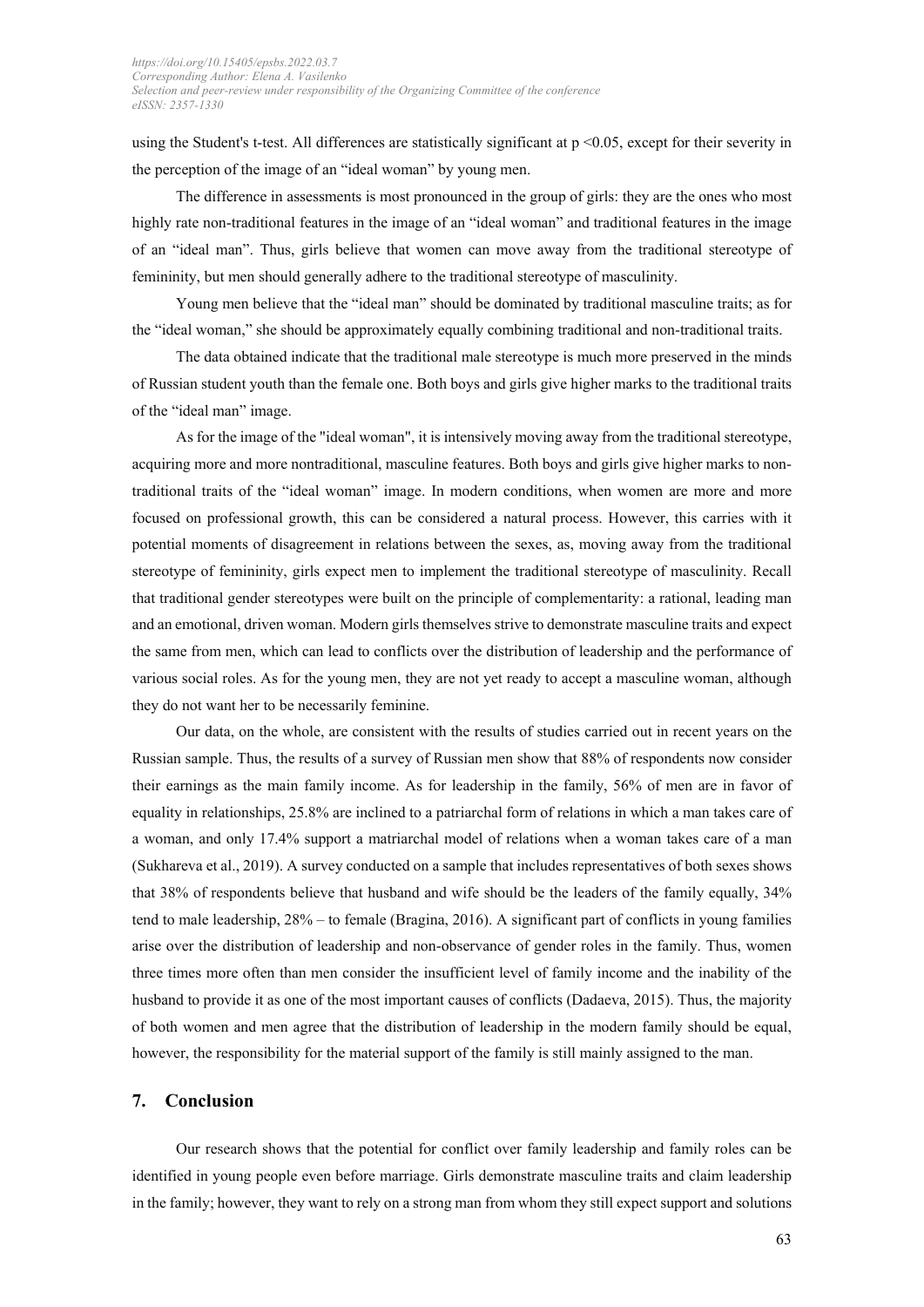to the financial problems of the family. The young men agree that they should play the role of breadwinner and support of the family, but they already agree to share leadership with the woman.

So, traditional gender stereotypes in the minds of Russian youth are still very strong, although the process of their transformation is underway. At present, it is possible to identify some discrepancies in the expectations of boys and girls regarding the distribution of leadership and the fulfillment of various social roles in the family. This creates the basis for the family conflicts and a high level of divorce, which is a significant trend in marriage and family relations in modern Russia.

Our results allow us to identify certain problems related to the gender aspects of the upbringing of children and adolescents. The resolution of the above contradictions is possible only based on fostering a culture of equal, respectful relations between the sexes, based on freedom and mutual responsibility.

## **References**

- Ageev, V. S. (1987). Psychological and social functions of sex-role stereotypes. *Psychology Issues, 2,* 152- 157.
- Biernat, M., & Dovideo, J. F. (2000). Stigma and stereotypes. *Social psychology of stigma*, 88-125.
- Bragina, M. L. (2016). The phenomenon of family leadership. *Bulletin of the Prikamsky Social Institute, 3*(75), 125-128.
- Chen, I., Zhang, H., Wei, B., & Guo, Z. (2019). The model of children's social adjustment under the gender‐ roles absence in single‐parent families. *International Journal of Psychology, 54*(3), 316-324. https://doi.org/10.1002/ijop.12477
- Crocer, J., & Quinn, D. (2000). Social stigma and the self: meanings, situations, and self-esteem. *Social psychology of stigma*, 153-183.
- Dadaeva, T. M. (2015). Conflicts in young urban families. *Regionology, 4*(93), 148-157.
- Galick, A. (2016). Women's Roles in Families. *Encyclopedia of Family Studies*, 1- 3. https://doi.org[/10.1002/9781119085621.wbefs486](https://www.researchgate.net/deref/http%3A%2F%2Fdx.doi.org%2F10.1002%2F9781119085621.wbefs486?_sg%5B0%5D=UT4iJNdGvJrKvGvxY5ZVlna7AJQVM7ohjx8PvYHdaX35J381LCzc2KKMGwQxpCqbRFPZyLZYTTgXju9p6AZYDVV8bg.OEFzD0OVKQ4SxcS0mCDyyCE4R27cDINtwi0qnm2rfK21rsHZigQgfkPEG_D3JVLZHareJoA2Op1Wo1T3qzVSFA)
- Giolla, E. M., & Kajonius, P. J. (2019). Sex differences in personality are larger in gender equal countries: Replicating and extending a surprising finding. *International Journal of Psychology, 54*(6), 705- 711. https://doi.org/10.1002/ijop.12529
- Hunt, C. J., Gonsalkorale, K., & Zadro, L. (2014). The polarising effect of female leaders: Interest in politics and perceived leadership capability after a reminder of Australia's first female prime minister. *European Journal of Social Psychology, 44*(7), 723-729.
- Jenkins, S. R. (2010). Gender differences. *The Corsini Encyclopedia of Psychology*, 1-3.
- Levant, R. F. (1996). The new psychology of men. *Professional Psychology: Research and Practice, 27,* 259-265.
- Möller-Leimküller, A. M. (2004). Societal Stress and Stress-Related Disorders by Gender. *Social and Clinical Psychiatry, 14*(4), 5-11.
- Neimand, A. (2016). Gender Socialization. *Encyclopedia of Family Studies*, 1-5.
- Piotrowski, M., Yoshida, A., Johnson, L., & Wolford, R. (2019). Gender Role Attitudes: An Examination of Cohort Effects in Japan. *Journal of marriage and Family, 81*(4), 863-884. https://doi.org/10.1111/jomf.12577
- Prostotina, Y. V. (2017). Gender stereotypes: formation and determinants. *Sociodynamics, 3,* 1-9. https://doi.org/10.7256 / 2409-7144.2017.3.22364
- Romanovskaya, V. S. (2005). Gender Identity and Gender Stereotypes (Sociological Analysis). *Theory and practice of social development, 2,* 64-67.
- Shevchenko, M. N. (2010). Gender stereotypes. *Bulletin of the Amur State University. Series: Humanities, 48,* 173-176.